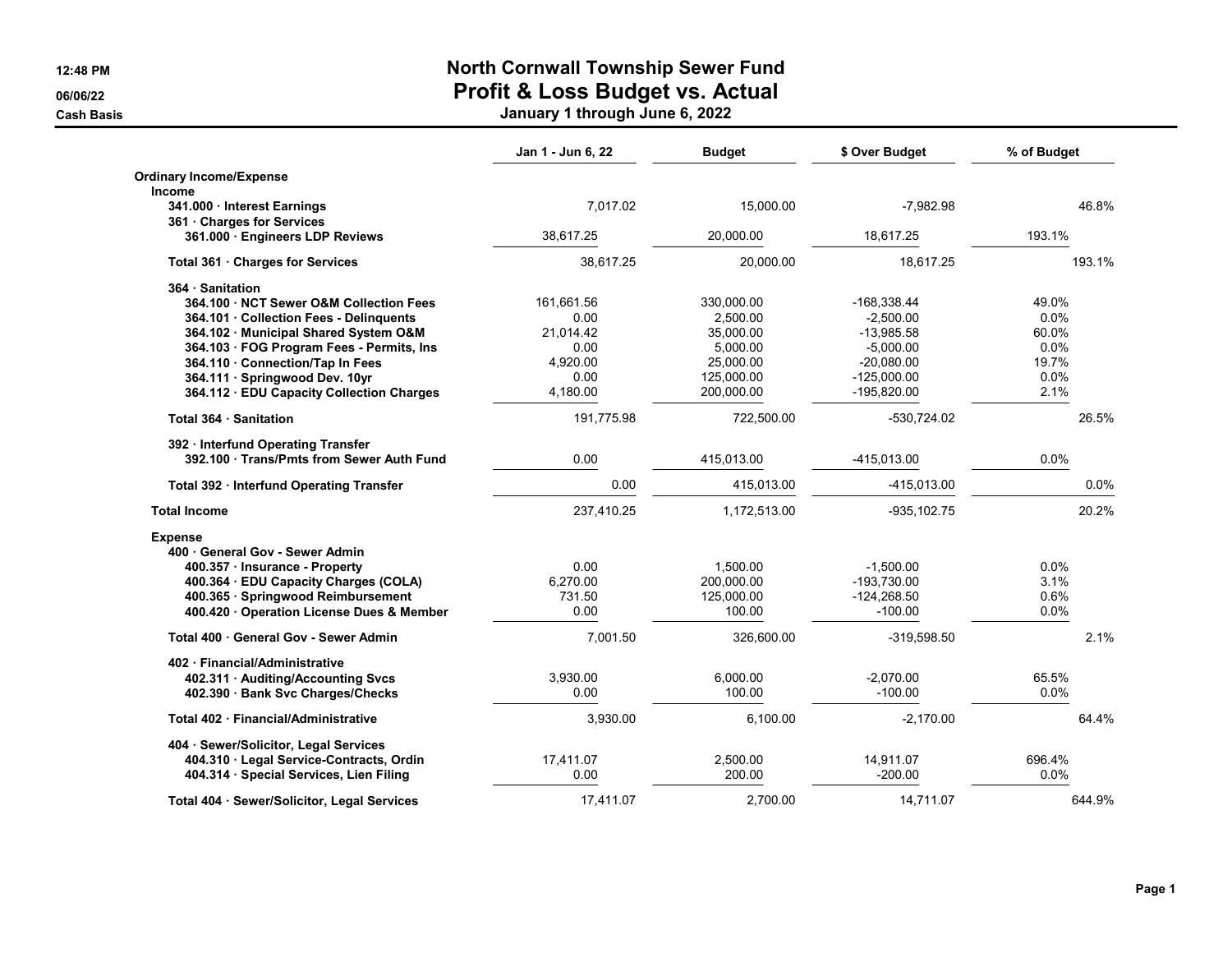## **12:48 PM North Cornwall Township Sewer Fund 06/06/22 Profit & Loss Budget vs. Actual**

**Cash Basis January 1 through June 6, 2022**

|                                                                               | Jan 1 - Jun 6, 22 | <b>Budget</b> | \$ Over Budget | % of Budget |       |
|-------------------------------------------------------------------------------|-------------------|---------------|----------------|-------------|-------|
| 407 · Sewer/IT Computer Networking<br>407.420 · Licenses, Dues, Software Prog | 0.00              | 250.00        | $-250.00$      | 0.0%        |       |
| 407.452 · Contracted IT/Networking/Maint                                      | 0.00              | 500.00        | $-500.00$      | 0.0%        |       |
| Total 407 · Sewer/IT Computer Networking                                      | 0.00              | 750.00        | $-750.00$      |             | 0.0%  |
| 408 · Sewer/Engineering Services                                              |                   |               |                |             |       |
| 408.313 · Engineering Service-General Svc                                     | 45,147.96         | 15,000.00     | 30,147.96      | 301.0%      |       |
| 408.314 · Engineering - Gen Pro Svc                                           | 0.00              | 5,000.00      | $-5.000.00$    | 0.0%        |       |
| 408.317 · Engineering Svc-Studies/Ordinan                                     | 0.00              | 20,000.00     | $-20,000.00$   | 0.0%        |       |
| 408.318 • Annual DEP Reports (Chap 94)                                        | 9,200.00          | 9,000.00      | 200.00         | 102.2%      |       |
| 408.319 · FOG Contracted Svcs - Develop                                       | 0.00              | 1,000.00      | $-1,000.00$    | 0.0%        |       |
| 408.320 DRPS Study                                                            | 12,380.85         | 75,000.00     | $-62,619.15$   | 16.5%       |       |
| Total 408 · Sewer/Engineering Services                                        | 66,728.81         | 125,000.00    | $-58,271.19$   |             | 53.4% |
| 409 · Sewer/Buildings & Stations                                              |                   |               |                |             |       |
| 409.242 · Fire Extinguisher                                                   | 75.00             | 100.00        | $-25.00$       | 75.0%       |       |
| 409.361 · Electric Charges                                                    | 4,616.54          | 20,000.00     | $-15,383.46$   | 23.1%       |       |
| 409.364 · Public Water Quarterly Charges                                      | 640.70            | 3,000.00      | $-2,359.30$    | 21.4%       |       |
| 409.372 · R&M-NonBuilding/Grounds                                             | $-876.88$         | 250.00        | $-1,126.88$    | $-350.8%$   |       |
| 409.373 · R&M-Pump Station Bldg-Structure                                     | 0.00              | 500.00        | $-500.00$      | 0.0%        |       |
| 409.374 · R&M-Station Equip-Generator                                         | 0.00              | 1,500.00      | $-1,500.00$    | 0.0%        |       |
| Total 409 · Sewer/Buildings & Stations                                        | 4,455.36          | 25,350.00     | $-20,894.64$   |             | 17.6% |
| 429 · Sewer/Wastewater Collection                                             |                   |               |                |             |       |
| 429.233 Generator Fuel                                                        | 0.00              | 200.00        | $-200.00$      | $0.0\%$     |       |
| 429.244 · System Materials/Misc Oper Supp                                     | 0.00              | 100.00        | $-100.00$      | 0.0%        |       |
| 429.310 Contract of Maintenance                                               | 12,667.07         | 45,000.00     | $-32,332.93$   | 28.1%       |       |
| 429.317 · Cleona Agreement                                                    | 0.00              | 8,000.00      | $-8,000.00$    | 0.0%        |       |
| 429.318 · CBMA Pump Station Project                                           | 0.00              | 100.00        | $-100.00$      | 0.0%        |       |
| 429.364 · PA One Call Fees - System Locat                                     | 143.57            | 500.00        | $-356.43$      | 28.7%       |       |
| 429.365 · Wet Well Maint/Sludge Disposal                                      | 425.00            | 5,000.00      | $-4,575.00$    | 8.5%        |       |
| 429.370 · I&I Studies/System rehab proj                                       | 27,878.00         | 415,013.00    | $-387, 135.00$ | 6.7%        |       |
| 429.374 · Pumps&Controls-Equip/Mach R&M                                       | 10,972.43         | 30,000.00     | $-19,027.57$   | 36.6%       |       |
| 429.375 · Line Flushing & Video Services                                      | 3,850.00          | 8,500.00      | $-4,650.00$    | 45.3%       |       |
| Total 429 · Sewer/Wastewater Collection                                       | 55,936.07         | 512,413.00    | -456,476.93    |             | 10.9% |
| 437 · Non-Station Equipment - M&R                                             |                   |               |                |             |       |
| 437.234 Lubricants - Oils                                                     | 0.00              | 100.00        | $-100.00$      | 0.0%        |       |
| 437.250 · Equip Repairs, Main, Supplies                                       | 0.00              | 200.00        | $-200.00$      | 0.0%        |       |
| Total 437 · Non-Station Equipment - M&R                                       | 0.00              | 300.00        | $-300.00$      |             | 0.0%  |